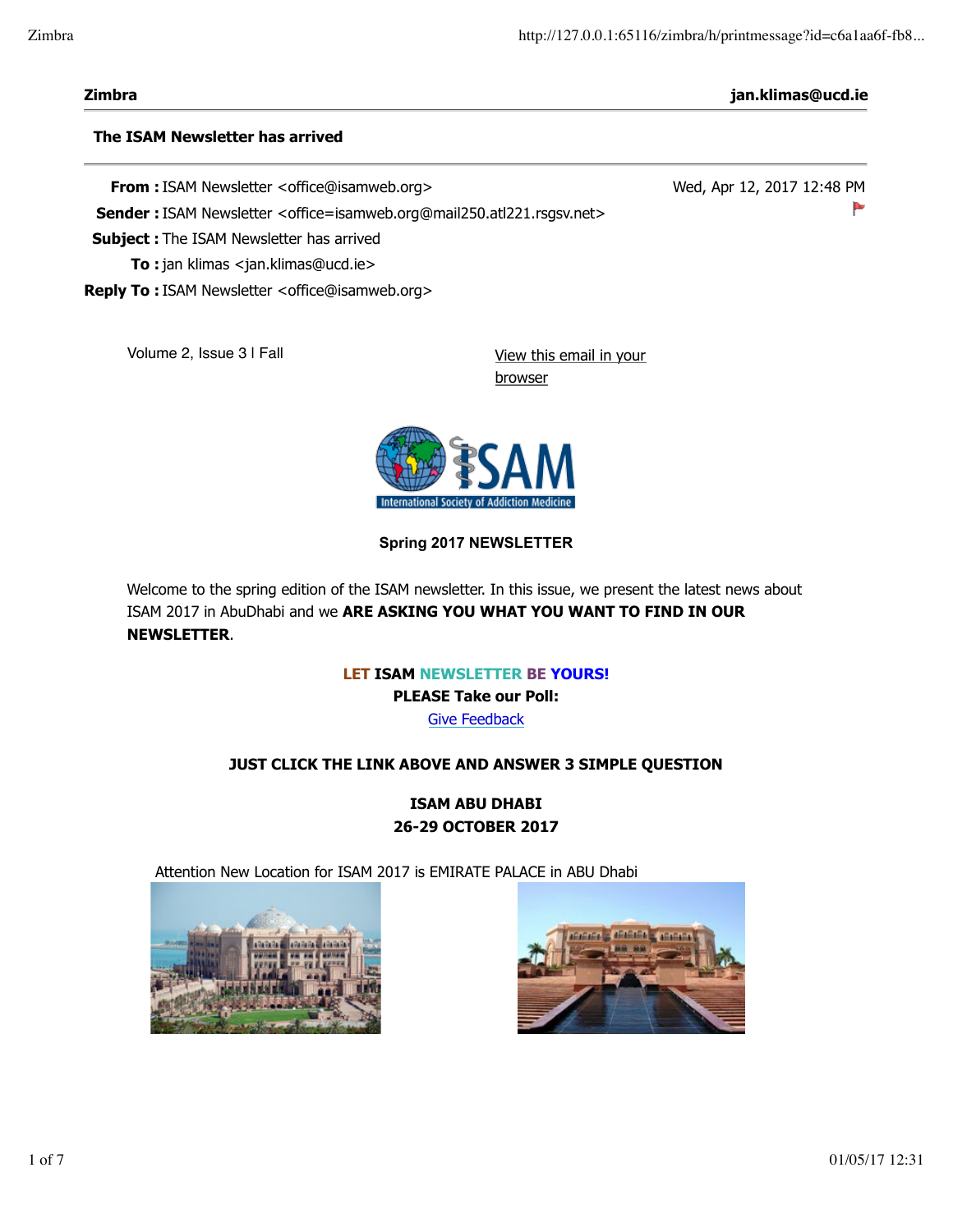

#### **IMPORTANT DATA**

#### Registration Fees (26-29 October 2017)

| <b>Registration Fees</b>                                                                                                                         | <b>Early Bird Rates</b><br>till 30th June 2017 | <b>Regular Rates</b><br>1st July - 20th October | <b>Onsite Registration Rates</b><br>21st October Onwards |
|--------------------------------------------------------------------------------------------------------------------------------------------------|------------------------------------------------|-------------------------------------------------|----------------------------------------------------------|
| <b>ISAM Members</b>                                                                                                                              | \$600                                          | <b>\$650</b>                                    | <b>\$700</b>                                             |
| Affiliated Society Members*<br>AAAP, ASAM, CSAM, VVGN, EPA, PALY, ILSAM, Japanese Society<br>Korean Society, Swiss Society of Addiction Medicine | \$650                                          | \$700                                           | \$750                                                    |
| <b>Non ISAM Members</b>                                                                                                                          | \$700                                          | <b>\$800</b>                                    | <b>S900</b>                                              |
| <b>Students</b>                                                                                                                                  | \$300                                          | <b>\$350</b>                                    | <b>\$400</b>                                             |
| <b>Accompanying Persons</b>                                                                                                                      | \$200                                          | <b>\$250</b>                                    | <b>\$350</b>                                             |

**Registration Fee Inclusions:** 

· Registered ISAM Members, Non Members, Affiliated Society Members, Students are entitled to attend all scientific sessions, the exhibition. receive the conference material as well as attend the Gala Dinner (28 Oct. 2017, Saturday).

All registrants are required to pre-register.

For administrative and preparatory reasons, pre-registration & name changes are possible until 25th September 2017 12:00 hrs (GMT+ 4). From this date onwards, we advise you to register and pay the applicable fee on-site during conference registration hours commencing on 25th October 2017

## **Abstract submission deadline: 1 May 2017 Early bird registration deadline: 30 June 2017 Workshop date: 25 October 2017**

## **HOW TO TRANSFER OUR KNOWLEDGE ON ADDICTION MEDICINE TO THE NEXT GENERATION?**

In the ISAM 2017 Fundamentals Workshop 'BEST PRACTICE IN TEACHING ADDICTION MEDICINE'

this question will be answered by two members of the education and training committee.

#### **WHY?**

Training in the field of Addiction Medicine is often lacunar and patchy at under- and postgraduate level. In our era we have competent physicians and healthcare workers in addiction medicine. The next step is that we need to transfer our knowledge to our colleagues and the next generation.

#### **FOR WHOM?**

The course is developed for clinicians, teachers and policy makers from different disciplines who are interested in medical education and who want to improve addiction medicine training in their clinic, their university or at a governmental level. This fundamentals is highly relevant for all addiction medicine specialists and scientists who want to transfer their knowledge to the next generation, and for those who are already doing this and want to improve their skills in teaching.

#### **HOW?**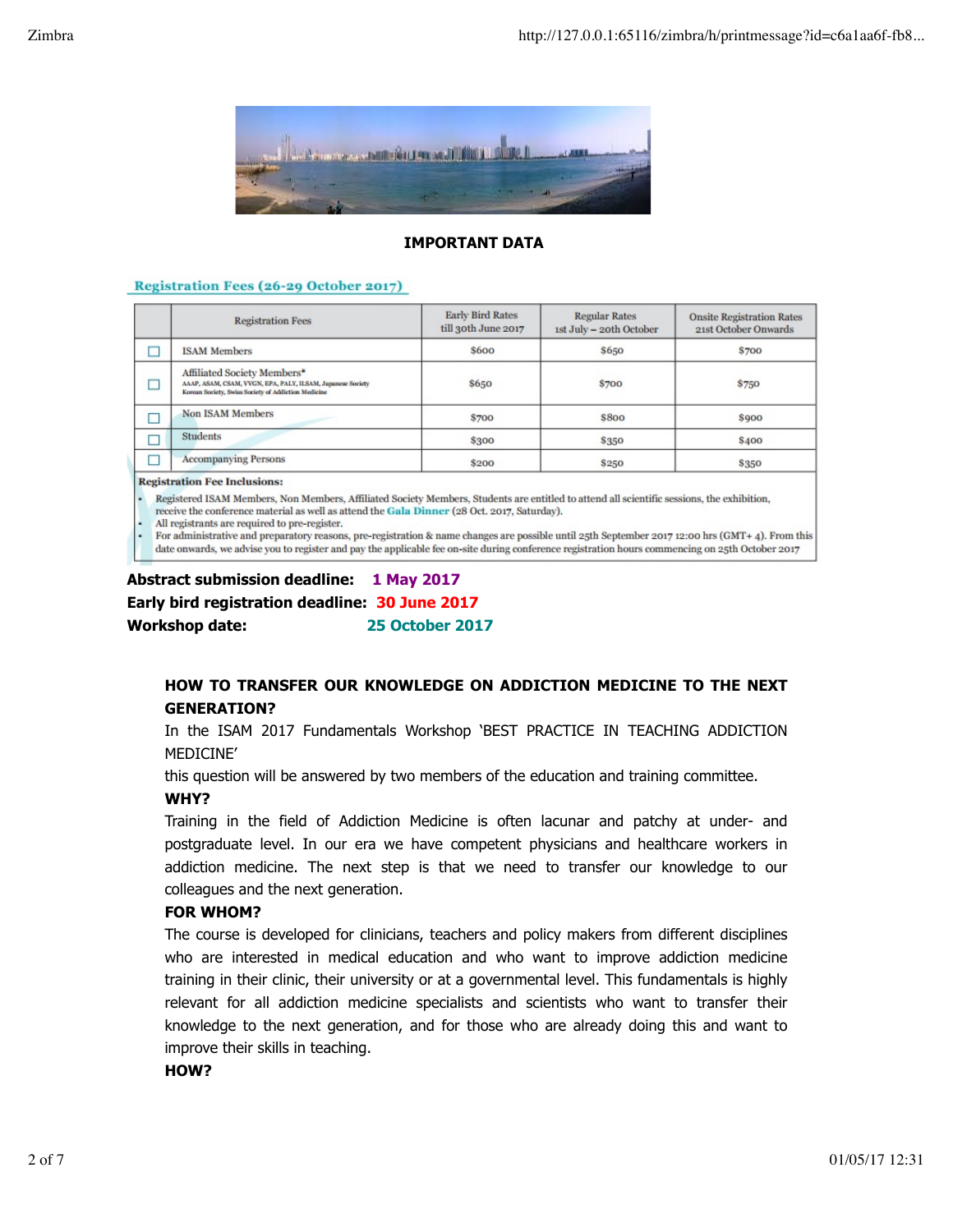Examples of "best practice in education" exist and will be shared. Exchange of ideas and experiences will be stimulated by means of plenary and small group discussions and exercises: Learning from each other by collaborating! Curiosity is highly appreciated. The effect of training increases if a course is also fun. A learning environment will be created that is open, safe, enjoyable and relaxing.

This is how we want to make the next step in teaching Addiction Medicine.

Prof. Dr.Barbara Broers

Prof. Dr. Cornelis DeJong

**For more information visit:** www.isam2017abudhabi.ae

### **THOUGHTS ON ADDICTION**

### **The new "Kids" on the Block**

 Following the model set by the antiretroviral treatment for HIV, the researchers focused in the last period on treating chronic HCV infections. Consequently, in the past 3-4 years, the rise of new associated treatments pushed the medical world to think at the "cure and eradication" for chronic VHC hepatitis. The Direct Acting Antivirals (DAA), disregarding the genotype, have a chance of more than 95% for a sustained viral response (SVR) with a 3 to 6 months regimen.

The medical data gathered in the last period\* has determined all the major medical associations involved in the VHC chronic hepatitis treatment, including the European Association for the Study of the Liver (EASL), the American Association for the Study of the Liver ( AASL), the International Network on Hepatitis in Substance Users (INHSU), and also the World Health Organization (WHO) to strongly recommend the generalization of treatment for all the HCV patients as soon as possible.

More importantly, our patients - the intravenous drug users - (IDUs) are in the first line of those that MUST be treated, as they are from Public Health perspective, an important source of disseminating the infection.

 The harm reduction measures like Needle Exchange Programs (NPS) and Opioid Substitution/Maintenance Treatment centers (OST/OMT) have proved cost effective in reducing the new cases, but if we want to obtain a reduction over 40%, treatment as prevention must be added\*.

 The EASL recommendations on Treatment of Hepatitis C 2016 state the following indications for treatment\*:

- treatment should be considered without delay in patients with significant fibrosis or cirrhosis ( METAVIR score F2, F3 or F4)
- ...and in individuals at risk of transmitting HCV (active IDU's, men who have sex with men with high-risk sexual practices, women of child-bearing age who wish to get pregnant, haemodialysis patients, incarcerated individuals) (level of proof  $=$  A1)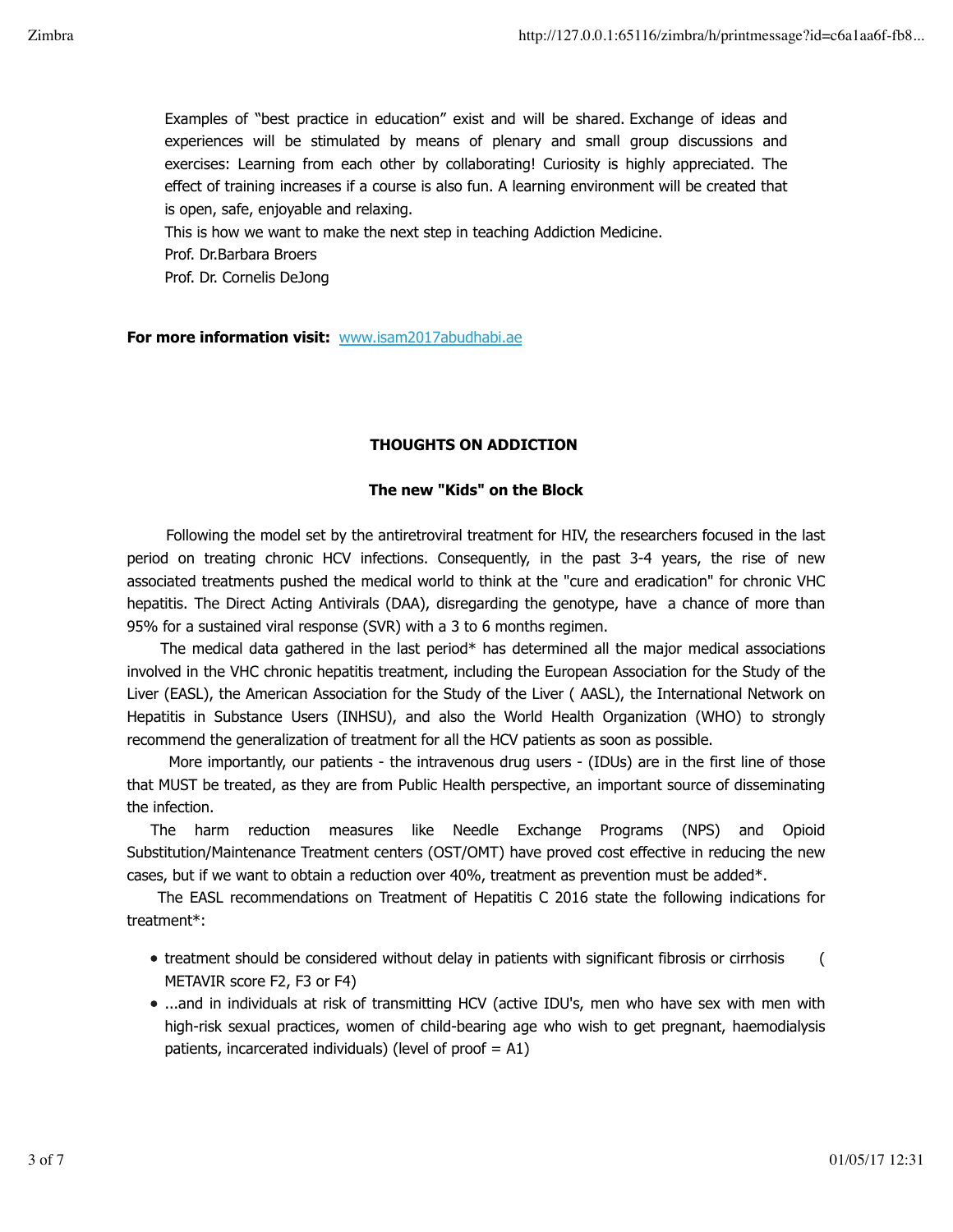The AASL and INHSU recommendations are quite similar. The scientific data accumulation has determined WHO, when issuing their Global Health Sector HCV Strategy toward 2030 to state as objectives for 2020\*:

- 90% of the patients to be diagnosed
- 90% of eligible patients to be treated
- 90% of those treated to be cured
- 50% of the PWID to be covered by harm reduction services
- 50% reduction in HCV incidence
- 0 new infections due to unsafe blood transfusions
- 75% reduction in new infections due to unsafe medical practices
- 60% reduction in HCV related deaths

 To reach these goals an important step is to REDUCE the stigma of IDU's first among the health staff. Many "health providers" defer treatment for active IDUs either for HIV or for hepatitis\*.

 Studies have shown that the SVR rates in IDUs are similar with those in other categories of patients, even with the Pegilated IFN  $+$  Ribavirine regimens\*.

 The new DAA therapies with much shorter treatment periods, fewer adverse reactions and fewer drug-drug interactions than Pegilated interferon therapy have greatly increased IDUs acceptance and adherence to treatment\*.

 The concerns that there are high reinfection rates among IDUs were dismantled by the research data that has found a maximum 13,2% reinfection rate\*.

 Another major obstacle in treating HCV infection among IDU's is the lack of trust among IDU's to access new/unfamiliar health care facilities\*. This is why many models of care have been tried. Data\* has shown that:

- adherence to treatment and regular attendance to visits should be clearly discussed with the patient before inclusion
- treatment readiness should be assessed before starting therapy and monitored during treatment

 New data from 2017\* has show that a good model to be used is implementing DAA treatment directly in the OMT/OST centers as its feasible and with positive results.

Adrian Abagiu MD,PhD Senior doctor in Infectious Diseases

\* for bibliography email the author at adyaba@gmail.com

#### **UPCOMING EVENTS**

| <b>EVENT</b> | Date | Town/Country submission deadline | <b>Abstract</b> | <b>Registration</b> |
|--------------|------|----------------------------------|-----------------|---------------------|
|              |      |                                  | deadline        | Early bird/final    |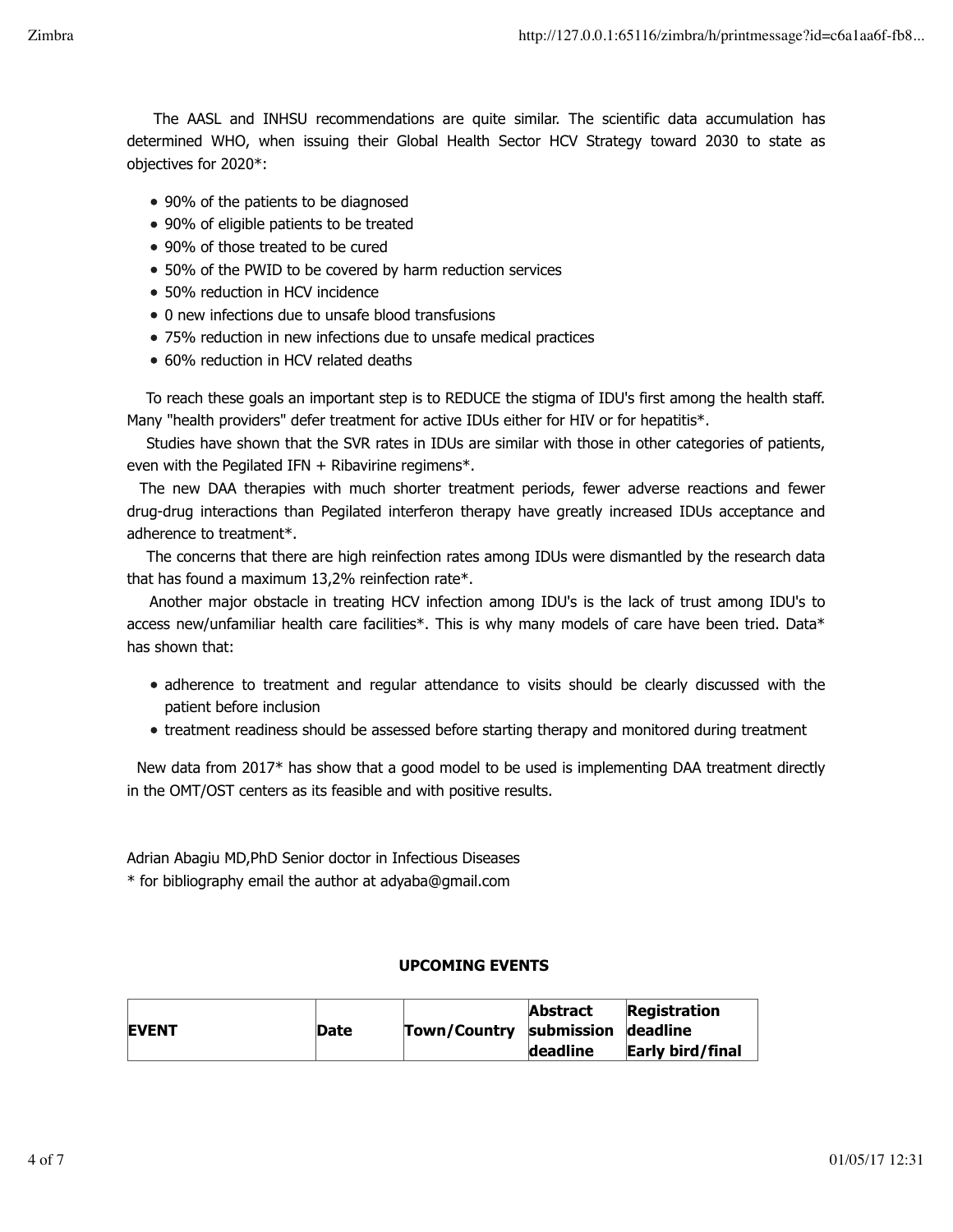| ECCMID 2017 - The 27th                 |                      |                                              |           |          |
|----------------------------------------|----------------------|----------------------------------------------|-----------|----------|
| European Congress of                   |                      | 22 - 25 April <mark> </mark> Vienna, Austria | closed    | closed   |
| Clinical Microbiology and              | 2017                 |                                              |           |          |
| Infectious Diseases                    |                      |                                              |           |          |
| 17th Global Summit on                  |                      |                                              |           |          |
| Cognitive, Psychological and 1-3 May   |                      | Toronto, Canada                              | closed    | closed   |
| <b>Behavioral Sciences</b>             |                      |                                              |           |          |
| 4-th International                     |                      | Barcelona,                                   |           |          |
| <b>Congress on Infectious</b>          | 11-12 May            |                                              | closed    | lon site |
| <b>Diseases</b>                        |                      | <b>Spain</b>                                 |           |          |
| 25th International Harm                | 14-17 May            | <b>Montreal</b>                              |           |          |
| <b>Reduction Conference</b>            |                      | Canada                                       | closed    | lon site |
| 15th Conference of the                 |                      |                                              |           |          |
| <b>International Society of</b>        | 14-18 May Barcelona, |                                              | closed    | closed   |
| <b>Travel Medicine (CISTM15)</b>       | 2017                 | <b>Spain</b>                                 |           |          |
| 2nd International                      |                      |                                              |           |          |
| Conference and Exhibition              | 15-17 May            | Munich, Germany closed                       |           | on site  |
| on Dual Diagnosis                      |                      |                                              |           |          |
| <b>American Psychiatry</b>             |                      | San Diego, CA                                |           |          |
| <b>Association APA</b>                 | 20-24 May            | <b>USA</b>                                   | closed    | on site  |
| European Meeting on HIV &              |                      |                                              |           |          |
| <b>Hepatitis - Treatment</b>           | 7-9 June             |                                              |           |          |
| <b>Strategies &amp; Antiviral Drug</b> | 2017                 | Rome, Italy                                  | closed    | lon site |
| Resistance                             |                      |                                              |           |          |
| <b>NIDA Forum/College of</b>           |                      |                                              |           |          |
| <b>Problems on Drug</b>                | 16-22 June           | Montreal Canada                              | 1 Dec2016 | closed   |
| Dependence                             |                      |                                              |           |          |
| <b>7th International</b>               |                      |                                              |           |          |
| Conference                             | 3-4 July             | Kuala Lumpur,                                | ?         |          |
| on Addictive Disorders                 | 2017                 | Malaysia.                                    |           | ?        |
| and Alcoholism                         |                      |                                              |           |          |
| STI & AIDS World Congress 9-12 July    |                      | Rio de Janeiro                               | 7         |          |
| 2017                                   | 2017                 | Brazil                                       |           | ?        |
| <b>3rd International</b>               |                      |                                              |           |          |
| <b>Conference on Drug and</b>          | 20-21 July           | Lisbon, Portugal                             | ?         | ?        |
| <b>Addiction Research</b>              | 2017                 |                                              |           |          |
| <b>American National</b>               | 16-20 Aug            |                                              |           |          |
| <b>Conference on addiction</b>         | 2017                 | <b>Baltimore USA</b>                         |           |          |
| disorders                              |                      |                                              |           |          |
| 5 th World Congress on                 | 21-23 Aug            | San Francisco USA                            |           | on site  |
| <b>Infectious Diseases</b>             | 2017                 |                                              |           |          |
| <b>7th World Congress on</b>           | 29-31 Aug,           | Prague, Czech                                |           |          |
| addiction disorder and                 | 2017                 | <b>Republick</b>                             |           |          |
| <b>Adiction therapy</b>                |                      |                                              |           |          |
| <b>Global addiction</b>                | Sept-oct             | Prague Czech                                 |           | lon site |
|                                        | (tba)                | <b>Republick</b>                             |           |          |
| <b>Medical CBT Tools:</b>              | $9 - 20$             | Western                                      |           |          |
| <b>Ten-Minute Techniques for</b>       | <b>October</b>       | <b>Mediteraneean</b>                         |           |          |
| <b>Real Doctors (Cognitive</b>         | 2017                 | <b>Cruise from</b>                           |           |          |
|                                        |                      |                                              |           |          |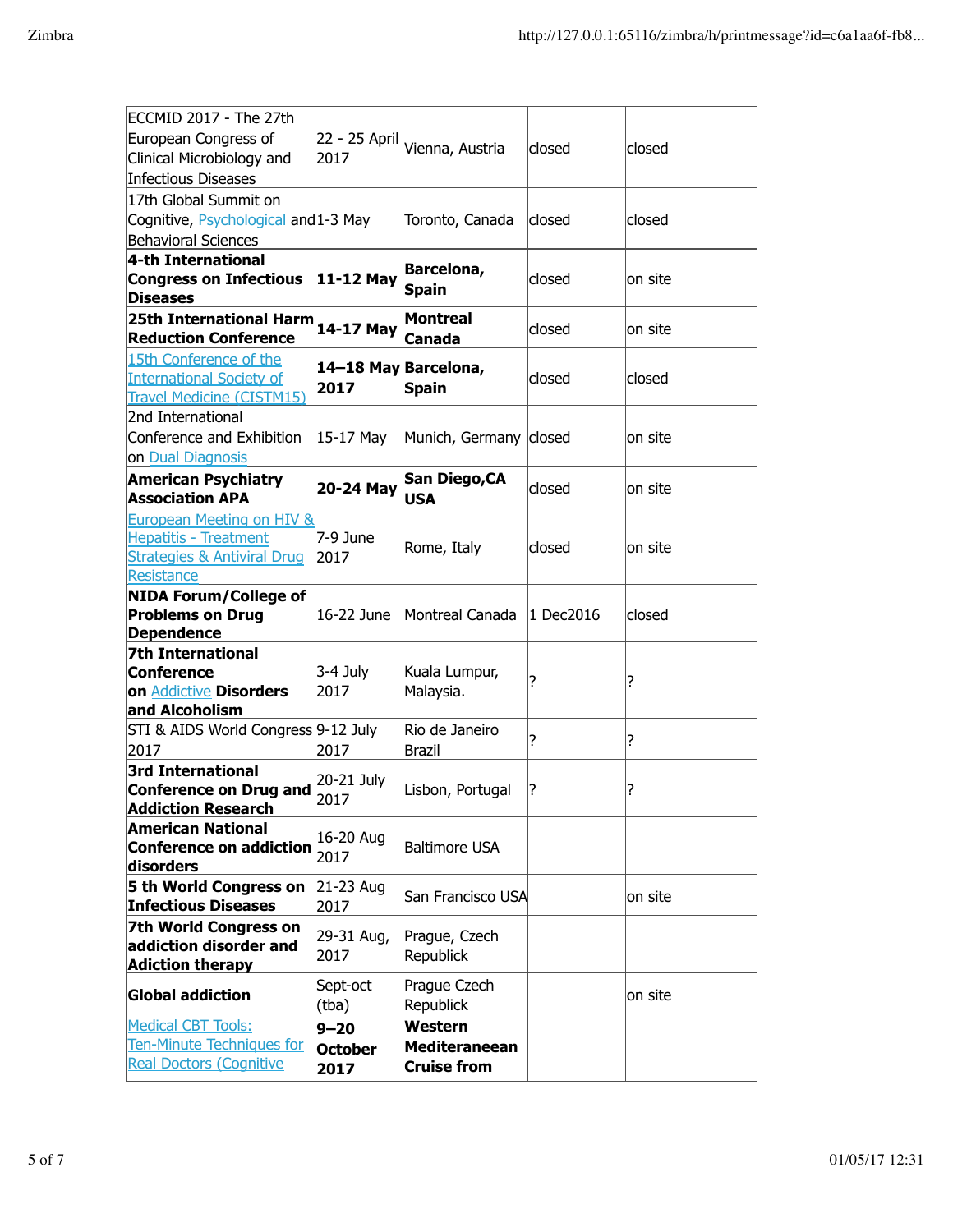| <b>Behavior Therapy)</b>                                                         |                                 | Civitavecchia,<br><b>Italy</b><br><b>Canadian CBT</b><br>Tuition<br>\$895 <i>(tax-free)</i> |        |          |
|----------------------------------------------------------------------------------|---------------------------------|---------------------------------------------------------------------------------------------|--------|----------|
| WPA 2017 - The 17th World<br>Congress of Psychiatry                              | $ 08 - 12 $<br>lOctober<br>2017 | Berlin, Germany                                                                             |        |          |
| 2nd European conference<br>on addictive behaviours and 24-26 Oct<br>dependencies |                                 | Lisbon, Portugal                                                                            | closed | lon site |
| International Society of<br>Addiction Medicine ISAM                              | 26-29 Oct                       | Abu Dhabi, UAE                                                                              | 1 May  | 30 June  |

#### **Newsletter Editorial Board :**

**Jens Reimer** (Germany); **Adrian Abagiu** (Romania); **Jan Klimas** (Canada); **Jenna Butner** (USA); **Susanna Galea** (Australia)

*Copyright © 2016 International Society of Addiction Medicine, All rights reserved.* You are receiving this email because you are a subscribed member of International Society of Addiction Medicine

**Our mailing address is:**

# **International Society of Addiction Medicine c/o**

**Calgary, Alberta T3L345 Canada**

Email: office@isamweb.org Add us to your address book

Want to change how you receive these emails? You can update your preferences or unsubscribe from this list





Copyright © 2017 International Society of Addiction Medicine, All rights reserved. You are receiving this newsletter because of your ISAM membership.